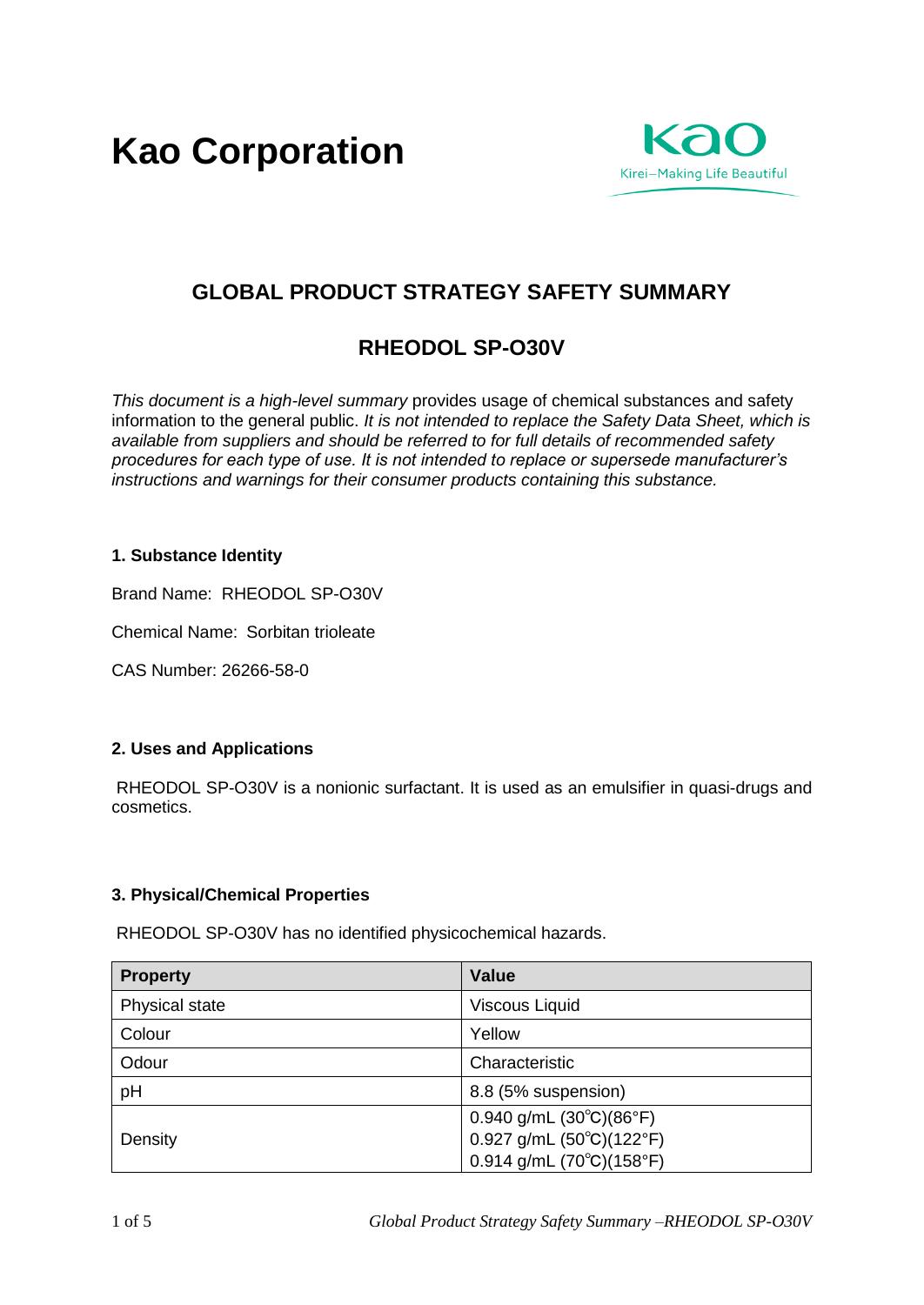| Freezing point                                             | $-23.0 °C(-9.4 °F)$               |
|------------------------------------------------------------|-----------------------------------|
| Boiling point                                              | $>40^{\circ}C(>104^{\circ}F)$     |
| Flash point                                                | 253°C(487°F) (Cleveland open cup) |
| Flammability                                               | No information available          |
| <b>Explosive properties</b>                                | No information available          |
| Self - ignition temperature                                | No information available          |
| Vapour pressure                                            | No information available          |
| Water solubility                                           | Insoluble, partly soluble         |
| Octanol-water partition coefficient (log K <sub>ow</sub> ) | No information available          |
|                                                            | 160 mPa $\cdot$ s (30°C) (86°F)   |
| Viscosity                                                  | 62 mPa $\cdot$ s (50°C) (122°F)   |
|                                                            | 29 mPa·s (70°C) (158°F)           |

# **4. Human Health Safety Assessment**

The Short-term and repeated exposure of RHEODOL SP-O30V does not cause any toxic effects.

| <b>Effect Assessment</b>         | <b>Result</b>                                 |
|----------------------------------|-----------------------------------------------|
|                                  | No acute toxicity after oral/ dermal exposure |
| <b>Acute Toxicity</b>            | in practical use.                             |
| oral/ dermal                     | The substance does not cause damage to        |
|                                  | any organs following single exposure.         |
| Irritation                       | Based on the available data, unlikely to      |
| skin/eye                         | cause skin/eye irritation.                    |
|                                  | Based on the available data, unlikely to      |
| Sensitization                    | cause allergic skin reaction.                 |
|                                  | Unlikely to cause any toxic effects through   |
| Toxicity after repeated exposure | prolonged or repeated oral exposure in        |
|                                  | practical use.                                |
| Mutagenicity                     | Based on the available data, unlikely to      |
|                                  | cause genetic defects.                        |
| Carcinogenicity                  | Based on the available data, unlikely to      |
|                                  | cause cancer.                                 |
|                                  | Based on the available data, unlikely to be   |
| Toxicity for reproduction        | damaging to fertility or the unborn child.    |

# **5. Environmental Safety Assessment**

The test results with fish, aquatic invertebrates and algae suggest that RHEODOL SP-O30V is not to cause toxicity for aquatic organism. RHEODOL SP-O30V is unlikely to persist in the environment because of showing the readily biodegradation. RHEODOL SP-O30V does not bioaccumulate in the food chain.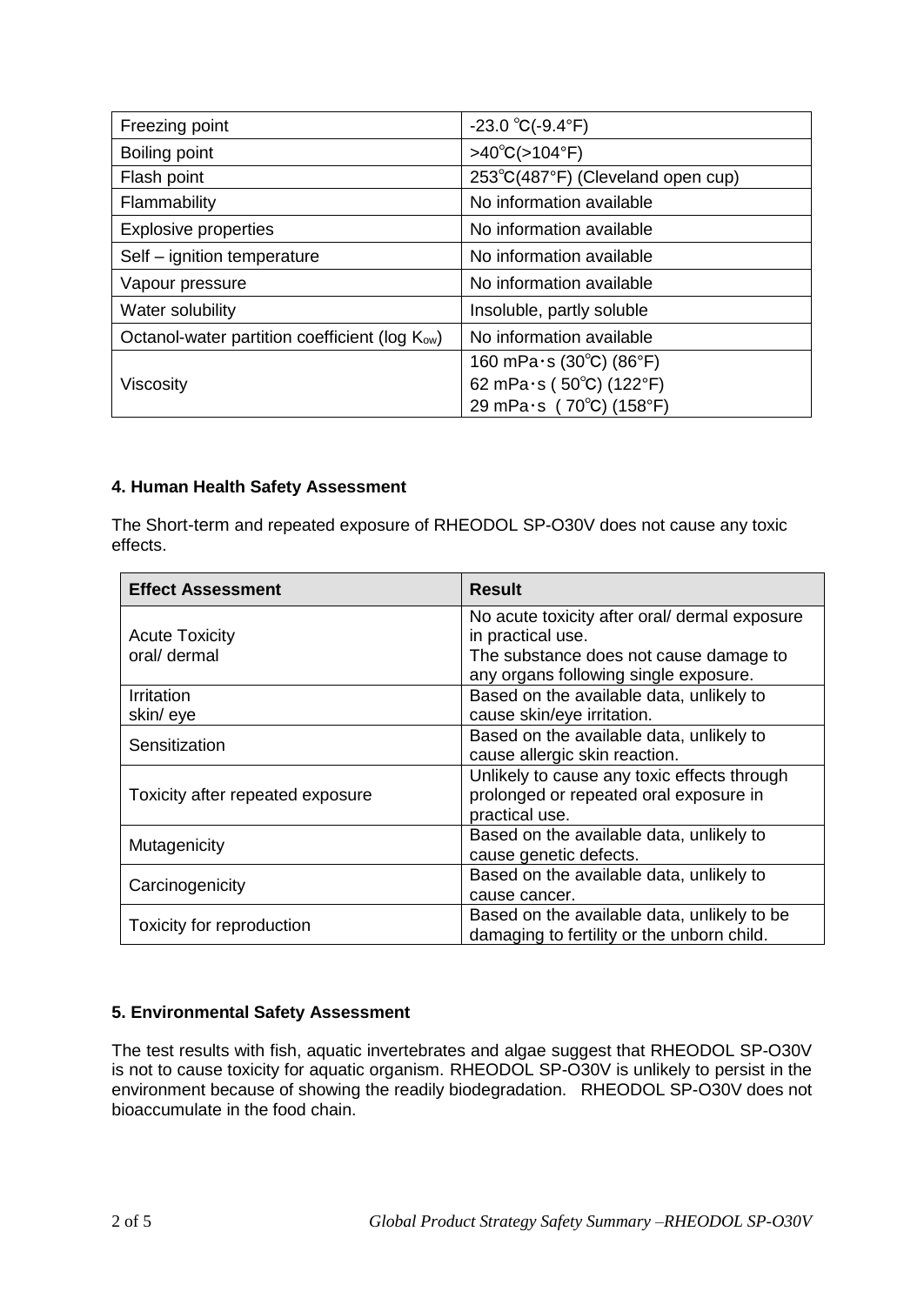| <b>Effect Assessment</b> | <b>Result</b>                                                                                                                         |
|--------------------------|---------------------------------------------------------------------------------------------------------------------------------------|
| <b>Aquatic Toxicity</b>  | Suggests not to cause toxicity for aquatic organism.                                                                                  |
| Biodegradation           | Readily biodegradable.                                                                                                                |
| PBT/ vPvB conclusion     | Not persistent in the environment, not bioaccumulating<br>in organisms and not toxic nor very persistent and very<br>bioaccumulating. |

# **6. Exposure**

#### **Consumer**

The consumer can come into contact with the substance in use of the cosmetic products, but the concentration of RHEODOL SP-O30V in use is not concerned that it has a harmful effect. When it's used as the recommended use, consumer should always read product information before use and follow the label/ use instructions.

#### Worker

The exposure can occur either in RHEODOL SP-O30V manufacturing facilities or in the various industrial facilities when RHEODOL SP-O30V is used. Those workers in industrial operations during maintenance, sampling, testing, or other procedures could be exposed with RHEODOL SP-O30V . Only qualified and trained workers handle the undiluted substance. The manufacturing facilities offer thorough training program for employees and appropriate work processes, as well as safety equipment (goggles and gloves) in place to present an unnecessary exposure. Safety showers and eye-wash stations are accessible nearby. Workers are required to be trained in accordance with the safety measures in the Safety Data Sheet.

#### Environment

Since this substance is used extensively, it is discharged to waste water treatment plants from industrial sites such as manufacturing, preparation, handling, storage and use of the substance as well as from consumer households. However, the substance is readily biodegradable, so that it is removed efficiently in waste water treatment plants. The substance is biologically degraded in the surface water and is rapidly removed even if it is remained slightly in the waste water. Hence, the chronic exposure to aquatic organisms of the substance is unlikely to occur. Furthermore, the substance dose not accumulate in the food chain, so that there is no concern of human exposure through environmental pathway.

#### **7. Risk management recommendations**

When you use the substance, make sure to be measured the adequate ventilation. Always use appropriate chemical-resistant gloves to protect your hands and skin and always wear eye protection equipment. Do not eat, drink or smoke where the substance is handled, processed or stored. Wash hands and skin after contact with the substance. When the substance attaches to skin (or hair), take off the contaminated clothes. Wash with a large amount of water and soap. If the substance gets into your eyes, rinse your eyes thoroughly for several minutes. If you wear contact lens, and you can take it off easily, take it off and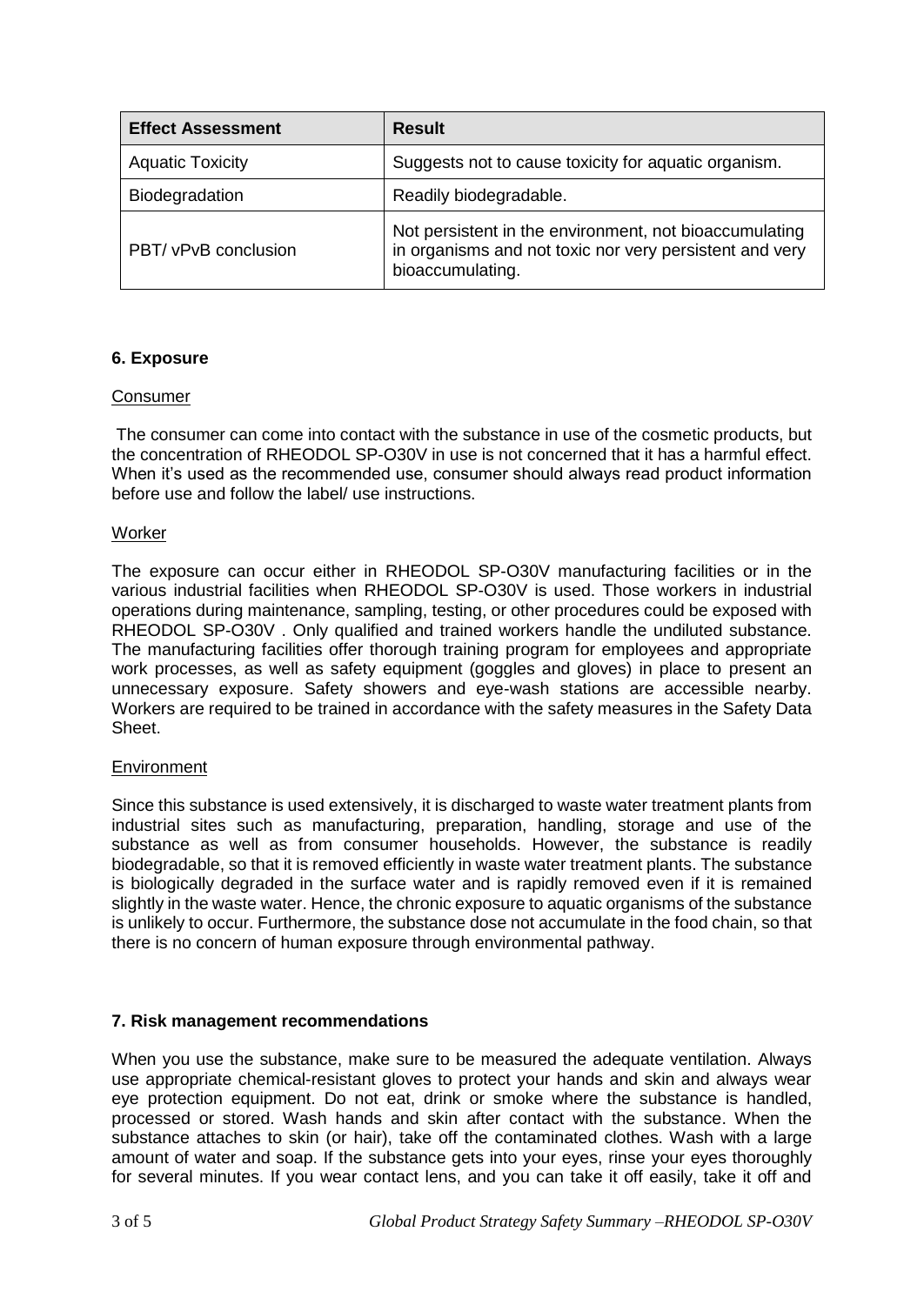continue to rinse your eyes. When it causes your skin irritation or eye irritation, consult doctor (medical diagnosis/therapy).

Waste water containing the substance must be passed the waste water treatment plants in order to remove the substance. No specific measures are needed, because it is not expected to be released into the air.

#### **8. Regulatory Information / Classification and Labelling**

Under GHS classification chemical substances are classified in hazards for physical properties, human health and environment. The hazard information for industrial products are transmitted via specific labels and Safety Data Sheet. GHS offers the standardization for hazard communication. The subjects who could be assumed to be exposed to the substance, workers, consumers, transport workers, and emergency responders, can better understand the hazards of the chemicals in use through the transmission.

#### **Labeling according to UN GHS**

UN GHS is the basis for country specific GHS labeling.

# **Classification and Labeling Information**

RHEODOL SP-O30V is not classified as a substance that has a harmful effect on humans or the environment.

The laws of manufacturing, sale, transport, use and disposal are different among countries or areas. Details are referred to Safety Data Sheet provided by the supplier.

#### **9. Conclusion**

RHEODOL SP-O30V is not to cause toxicity for aquatic organism. In the PBT/vPvB assessments for RHEODOL SP-O30V, the substance is not applicable to PBT/vPvB. When handling the substance, workers should follow the standard safety measures and refer to the Safety Data Sheet. Consumers will usually not come into contact with the substance bulk and the substance is used diluted products, therefore, it is considered that RHEODOL SP-O30V gives rise no hazardous effects to human health.

#### **10. Contact information within company**

For further information on this substance or product safety summaries in general, please contact:

| Name             | Kao Corporation, Global Chemical Business |
|------------------|-------------------------------------------|
| Telephone number | +81-3-5630-7700                           |
| Fax number       | +81-3-5630-7889                           |
| E-mail address   | chemical@kao.co.jp                        |